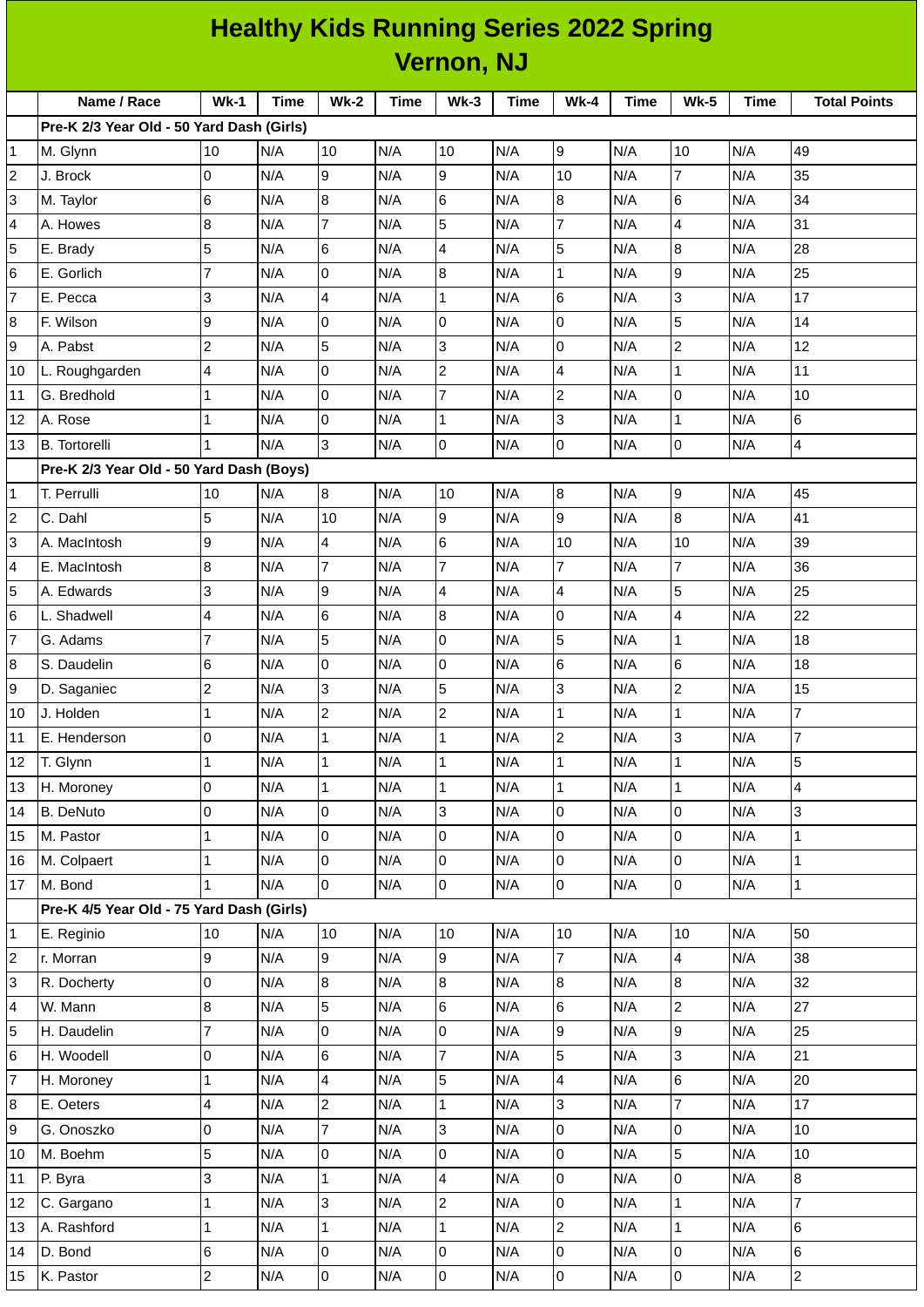## **Healthy Kids Running Series 2022 Spring Vernon, NJ**

|                         | Pre-K 4/5 Year Old - 75 Yard Dash (Boys)    |                          |       |                         |       |                          |       |                |       |                |       |                          |
|-------------------------|---------------------------------------------|--------------------------|-------|-------------------------|-------|--------------------------|-------|----------------|-------|----------------|-------|--------------------------|
| 1                       | A. Pecca                                    | 10                       | N/A   | 10                      | N/A   | 10                       | N/A   | 10             | N/A   | 10             | N/A   | 50                       |
| 2                       | W. Derych                                   | 9                        | N/A   | $\overline{8}$          | N/A   | 8                        | N/A   | 9              | N/A   | 9              | N/A   | 43                       |
| 3                       | N. Hackett                                  | 8                        | N/A   | 9                       | N/A   | 9                        | N/A   | 8              | N/A   | $\overline{7}$ | N/A   | 41                       |
| 4                       | J. Holub                                    | $\overline{7}$           | N/A   | 5                       | N/A   | 7                        | N/A   | $\overline{7}$ | N/A   | 8              | N/A   | 34                       |
| 5                       | L. Howes                                    | 5                        | N/A   | $\overline{7}$          | N/A   | 6                        | N/A   | 5              | N/A   | $\mathbf{1}$   | N/A   | 24                       |
| 6                       | L. Thomasberger                             | 3                        | N/A   | 6                       | N/A   | 3                        | N/A   | 3              | N/A   | $\,6$          | N/A   | 21                       |
| 7                       | C. Crowe                                    | $\mathbf{1}$             | N/A   | 3                       | N/A   | 5                        | N/A   | 4              | N/A   | 5              | N/A   | 18                       |
| 8                       | H. Zack                                     | 0                        | N/A   | $\mathbf 2$             | N/A   | $\overline{\mathcal{L}}$ | N/A   | $6\phantom{a}$ | N/A   | 4              | N/A   | 16                       |
| 9                       | N. Rivera                                   | 6                        | N/A   | $\mathbf{1}$            | N/A   | 1                        | N/A   | $\mathbf 1$    | N/A   | $\overline{c}$ | N/A   | $11\,$                   |
| 10                      | N. Quinteros                                | $\overline{c}$           | N/A   | $\overline{\mathbf{4}}$ | N/A   | $\mathbf 1$              | N/A   | $\mathbf{1}$   | N/A   | $\mathbf{1}$   | N/A   | 9                        |
| 11                      | D. Krystyniak                               | $\mathbf{1}$             | N/A   | l0                      | N/A   | $\overline{c}$           | N/A   | $\overline{c}$ | N/A   | 3              | N/A   | 8                        |
| 12                      | O. Roberts                                  | $\mathbf{1}$             | N/A   | 1                       | N/A   | 1                        | N/A   | $\mathbf 1$    | N/A   | 1              | N/A   | 5                        |
| 13                      | T. Roughgarden                              | $\mathbf{1}$             | N/A   | $\mathbf 1$             | N/A   | $\mathbf 1$              | N/A   | $\mathbf 1$    | N/A   | $\mathbf{1}$   | N/A   | 5                        |
| 14                      | E. Bredhold                                 | $\mathbf{1}$             | N/A   | $\mathbf 1$             | N/A   | $\mathbf 1$              | N/A   | $\mathbf{1}$   | N/A   | 0              | N/A   | $\overline{\mathcal{L}}$ |
| 15                      | K. Peterson                                 | $\overline{\mathbf{4}}$  | N/A   | l0                      | N/A   | 0                        | N/A   | 0              | N/A   | 0              | N/A   | $\overline{\mathcal{L}}$ |
| 16                      | M. Schwarz                                  | $\mathbf{1}$             | N/A   | $\mathbf 1$             | N/A   | 0                        | N/A   | 0              | N/A   | $\mathbf{1}$   | N/A   | 3                        |
| 17                      | C. Reynolds                                 | $\mathbf{1}$             | N/A   | l0                      | N/A   | 1                        | N/A   | $\mathbf 1$    | N/A   | 0              | N/A   | 3                        |
| 18                      | N. Diaz                                     | 1                        | N/A   | l0                      | N/A   | 0                        | N/A   | 0              | N/A   | $\mathbf{1}$   | N/A   | $\overline{c}$           |
|                         | Kindergarten & 1st Grade - 1/4 Mile (Girls) |                          |       |                         |       |                          |       |                |       |                |       |                          |
| 1                       | A. Schwarz                                  | 8                        | 02:17 | 10                      | 02:08 | 9                        | 02:07 | $\overline{9}$ | 02:02 | 9              | 02:00 | 45                       |
| $\overline{\mathbf{c}}$ | M. Shadwell                                 | 6                        | 02:20 | $\overline{8}$          | 02:27 | 10                       | 02:04 | 6              | 02:18 | $\overline{7}$ | 02:05 | 37                       |
| 3                       | C. Blanchard                                | 10                       | 02:03 | l0                      | N/A   | 7                        | 02:15 | 10             | 02:00 | 10             | 01:55 | 37                       |
| 4                       | N. Glynn                                    | 5                        | 02:21 | 9                       | 02:18 | 6                        | 02:25 | $\overline{7}$ | 02:12 | 6              | 02:06 | 33                       |
| 5                       | M. Wright                                   | 5                        | 02:21 | $\overline{0}$          | N/A   | 8                        | 02:12 | 0              | N/A   | 8              | 02:01 | 21                       |
| 6                       | M. MacIntosh                                | $\overline{c}$           | 02:29 | $\overline{7}$          | 02:39 | 4                        | 02:38 | 4              | 02:21 | $\overline{0}$ | N/A   | 17                       |
| 7                       | A. Miller                                   | 9                        | 02:07 | l0                      | N/A   | 0                        | N/A   | 5              | 02:20 | $\overline{2}$ | 02:19 | 16                       |
| 8                       | A. Rose                                     | 3                        | 02:26 | l0                      | N/A   | 0                        | N/A   | 8              | 02:08 | 5              | 02:09 | 16                       |
| 9                       | N. Wilson                                   | $\overline{7}$           | 02:19 | 0                       | N/A   | 0                        | N/A   | O              | N/A   | 5              | 02:09 | 12                       |
| 10                      | K. Milia                                    | $\mathbf{1}$             | 02:34 | l0                      | N/A   | 5                        | 02:37 | 0              | N/A   | $\overline{0}$ | N/A   | $6\overline{6}$          |
| 11                      | E. Diaz                                     | $\mathbf{1}$             | 02:31 | 0                       | N/A   | $\mathsf 0$              | N/A   | $\overline{0}$ | N/A   | 3              | 02:18 | $\overline{4}$           |
|                         | Kindergarten & 1st Grade - 1/4 Mile (Boys)  |                          |       |                         |       |                          |       |                |       |                |       |                          |
| 1                       | P. Brock                                    | 10                       | 01:48 | 10                      | 01:46 | 10                       | 01:34 | 10             | 01:39 | 10             | 01:35 | 50                       |
| 2                       | C. Dow                                      | 8                        | 01:51 | 9                       | 01:49 | 9                        | 01:51 | $\overline{9}$ | 01:46 | 9              | 01:42 | 44                       |
| 3                       | J. Pabst                                    | 9                        | 01:50 | $\overline{7}$          | 01:56 | 8                        | 01:56 | 5              | 02:14 | $\overline{7}$ | 01:48 | 36                       |
| 4                       | M. Edwards                                  | 5                        | 01:55 | 8                       | 01:53 | $\overline{7}$           | 02:00 | 8              | 01:51 | $\bf{8}$       | 01:45 | 36                       |
| 5                       | L. Rivera                                   | $\overline{\mathcal{A}}$ | 01:57 | 5                       | 02:06 | 6                        | 02:03 | $\overline{7}$ | 01:56 | 6              | 01:52 | 28                       |
| 6                       | C. Crowe                                    | 3                        | 01:58 | 6                       | 02:04 | 5                        | 02:06 | 6              | 02:01 | $\overline{5}$ | 02:00 | 25                       |
| 7                       | T. Oeters                                   | $\mathbf 1$              | 02:18 | $\overline{3}$          | 02:09 | 4                        | 02:09 | 4              | 02:40 | 4              | 02:32 | 16                       |
| 8                       | J. Beretta                                  | $\overline{7}$           | 01:52 | $\overline{0}$          | N/A   | 0                        | N/A   | 0              | N/A   | 0              | N/A   | $\overline{7}$           |
| 9                       | W. Picariello                               | $\overline{c}$           | 02:08 | $\overline{\mathbf{4}}$ | 02:07 | $\mathsf{O}$             | N/A   | 0              | N/A   | $\overline{0}$ | N/A   | $6\phantom{.}6$          |
| 10                      | J. Kraus                                    | 0                        | N/A   | $\overline{3}$          | 02:09 | 3                        | 02:13 | 0              | N/A   | $\overline{0}$ | N/A   | $6\phantom{a}$           |
| 11                      | T. Colpaert                                 | 6                        | 01:53 | l0                      | N/A   | 0                        | N/A   | 0              | N/A   | 0              | N/A   | $6\phantom{.}6$          |
| 12                      | <b>B.</b> Torres                            | $\mathbf{1}$             | 02:50 | $\mathbf{1}$            | 02:26 | $\overline{0}$           | N/A   | 0              | N/A   | $\overline{3}$ | 05:06 | 5                        |
| 13                      | N. Kraus                                    | $\mathbf 1$              | 02:16 | $\mathbf{1}$            | 02:11 | $\overline{c}$           | 02:18 | 0              | N/A   | $\overline{0}$ | N/A   | $\overline{4}$           |
| 14                      | G. Delmond                                  | $\mathbf 1$              | 02:15 | $\mathbf{1}$            | 02:16 | 0                        | N/A   | 0              | N/A   | $\overline{0}$ | N/A   | $\overline{2}$           |
| 15                      | A. Hoeh                                     | $\mathbf{1}$             | 02:19 | 0                       | N/A   | 0                        | N/A   | $\overline{0}$ | N/A   | $\mathsf{O}$   | N/A   | $\mathbf 1$              |
|                         | 2nd & 3rd Grade - 1/2 Mile (Girls)          |                          |       |                         |       |                          |       |                |       |                |       |                          |
| 1                       | P. Hackett                                  | 10                       | 04:03 | 10                      | 04:04 | 10                       | 04:09 | 10             | 04:00 | 10             | 03:47 | 50                       |
|                         |                                             |                          |       |                         |       |                          |       |                |       |                |       |                          |